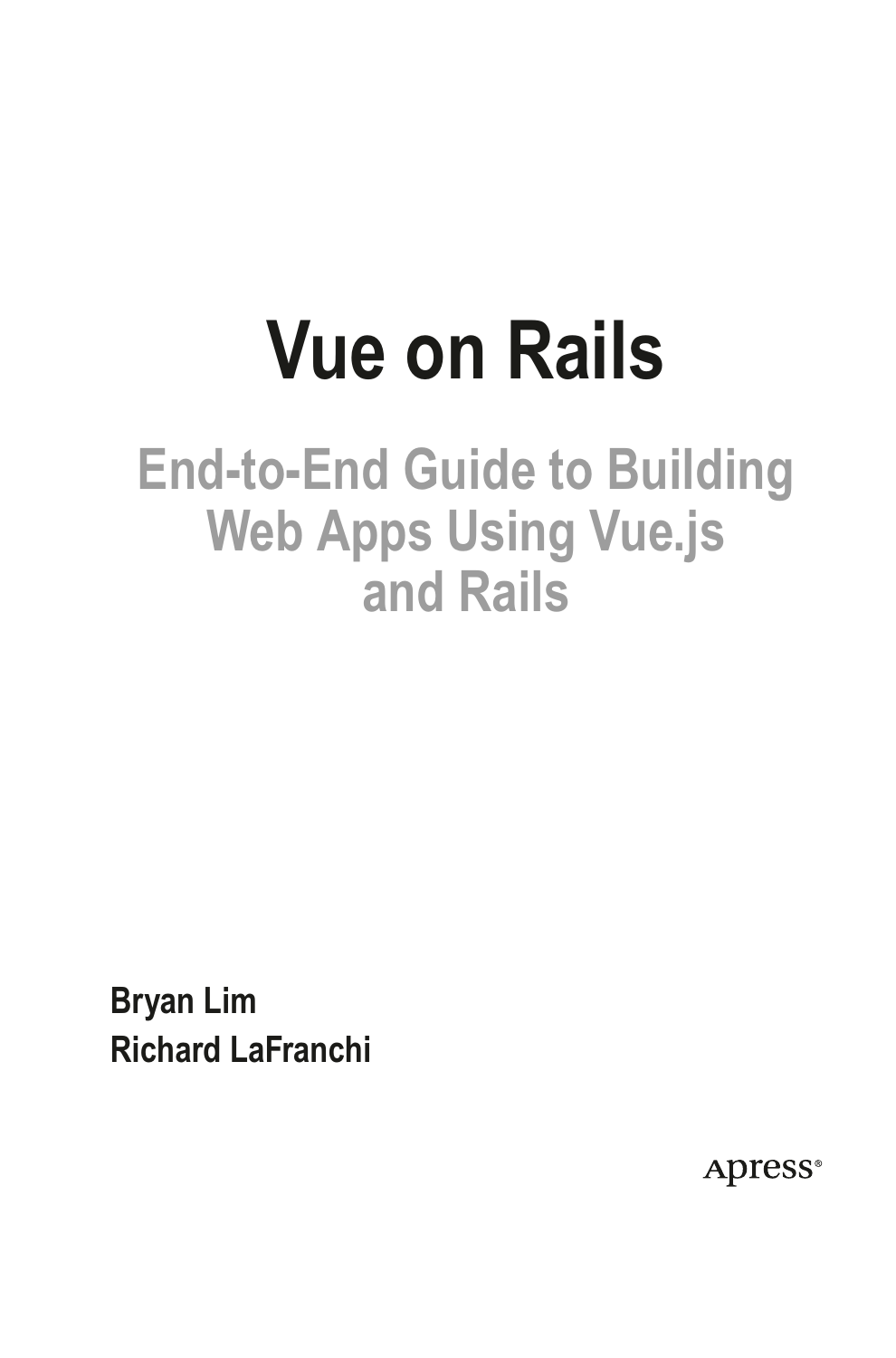#### *Vue on Rails*

Bryan Lim Singapore, Singapore Richard LaFranchi Boulder, CO, USA

#### ISBN-13 (pbk): 978-1-4842-5115-7 ISBN-13 (electronic): 978-1-4842-5116-4 <https://doi.org/10.1007/978-1-4842-5116-4>

#### Copyright © 2019 by Bryan Lim and Richard LaFranchi

This work is subject to copyright. All rights are reserved by the Publisher, whether the whole or part of the material is concerned, specifically the rights of translation, reprinting, reuse of illustrations, recitation, broadcasting, reproduction on microfilms or in any other physical way, and transmission or information storage and retrieval, electronic adaptation, computer software, or by similar or dissimilar methodology now known or hereafter developed.

Trademarked names, logos, and images may appear in this book. Rather than use a trademark symbol with every occurrence of a trademarked name, logo, or image we use the names, logos, and images only in an editorial fashion and to the benefit of the trademark owner, with no intention of infringement of the trademark.

The use in this publication of trade names, trademarks, service marks, and similar terms, even if they are not identified as such, is not to be taken as an expression of opinion as to whether or not they are subject to proprietary rights.

While the advice and information in this book are believed to be true and accurate at the date of publication, neither the authors nor the editors nor the publisher can accept any legal responsibility for any errors or omissions that may be made. The publisher makes no warranty, express or implied, with respect to the material contained herein.

Managing Director, Apress Media LLC: Welmoed Spahr Acquisitions Editor: Louise Corrigan Development Editor: Chris Nelson Coordinating Editor: Nancy Chen

Cover designed by eStudioCalamar

Cover image designed by Freepik (www.freepik.com)

Distributed to the book trade worldwide by Springer Science+Business Media New York, 233 Spring Street, 6th Floor, New York, NY 10013. Phone 1-800-SPRINGER, fax (201) 348-4505, e-mail orders-ny@springer-sbm.com, or visit www.springeronline.com. Apress Media, LLC is a California LLC and the sole member (owner) is Springer Science + Business Media Finance Inc (SSBM Finance Inc). SSBM Finance Inc is a **Delaware** corporation.

For information on translations, please e-mail rights@apress.com, or visit http://www.apress. com/rights-permissions.

Apress titles may be purchased in bulk for academic, corporate, or promotional use. eBook versions and licenses are also available for most titles. For more information, reference our Print and eBook Bulk Sales web page at http://www.apress.com/bulk-sales.

Any source code or other supplementary material referenced by the author in this book is available to readers on GitHub via the book's product page, located at www.apress.com/9781484251157. For more detailed information, please visit http://www.apress.com/source-code.

Printed on acid-free paper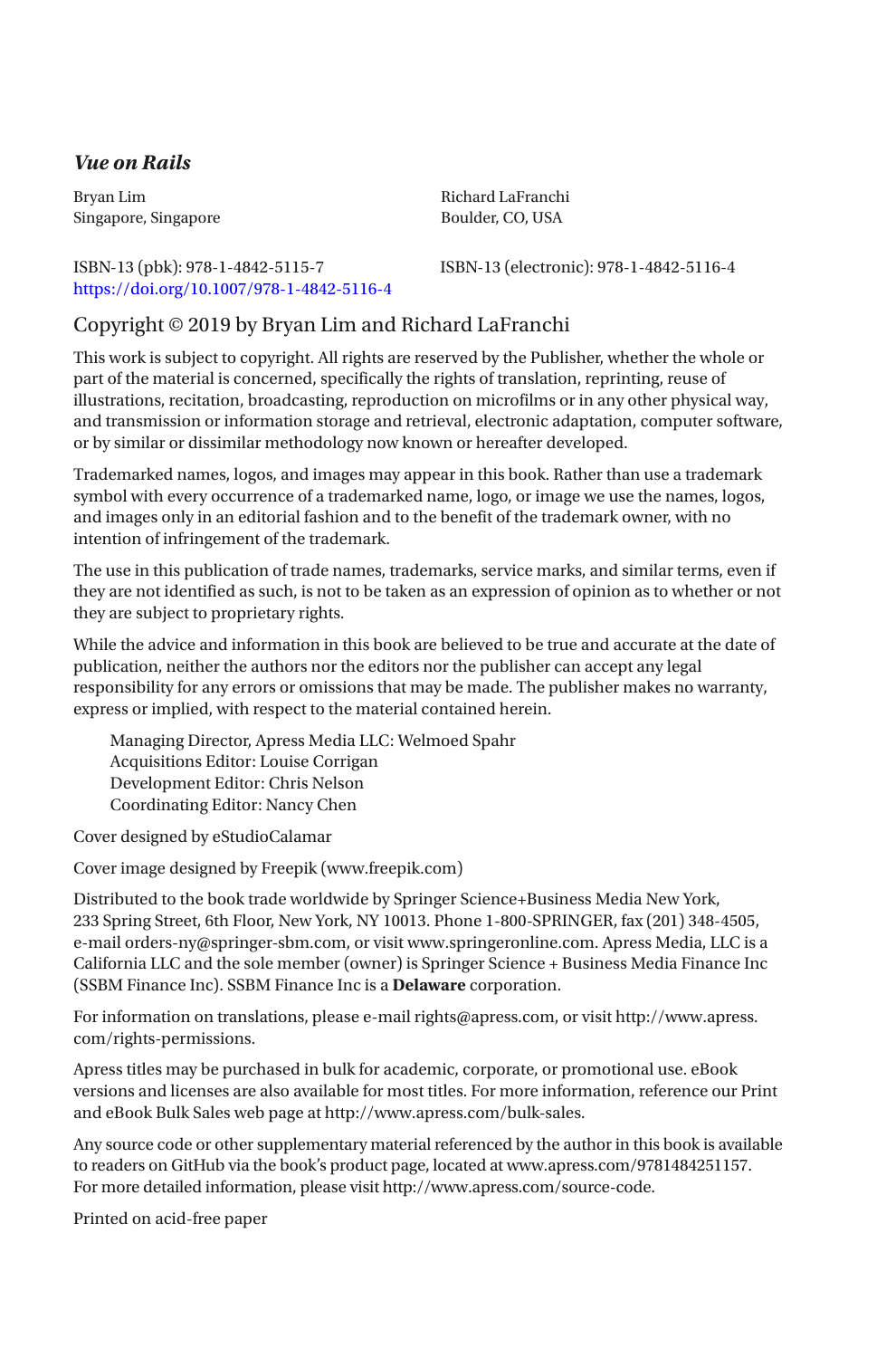To Chloé, future engineer.

 $-Richard$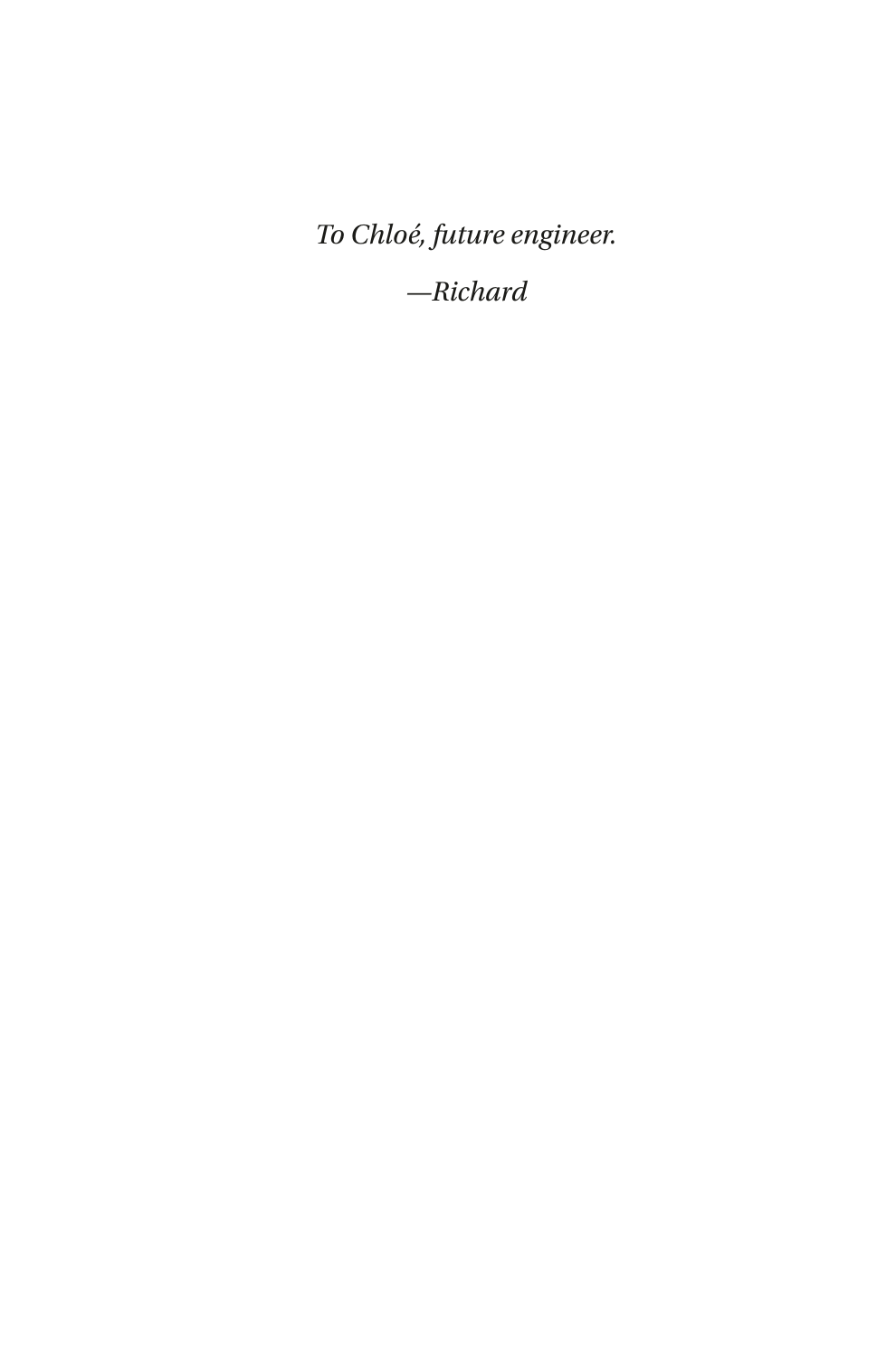### **Table of Contents**

|                                                                |  | Part I: Start Your Engines - The Technology1 |  |
|----------------------------------------------------------------|--|----------------------------------------------|--|
|                                                                |  |                                              |  |
|                                                                |  |                                              |  |
|                                                                |  |                                              |  |
|                                                                |  |                                              |  |
|                                                                |  |                                              |  |
|                                                                |  |                                              |  |
|                                                                |  |                                              |  |
|                                                                |  |                                              |  |
| Resources: Framework Versions, Downloads, Tutorials, and More9 |  |                                              |  |
|                                                                |  |                                              |  |
|                                                                |  |                                              |  |
|                                                                |  |                                              |  |
|                                                                |  |                                              |  |
|                                                                |  |                                              |  |
|                                                                |  |                                              |  |
|                                                                |  |                                              |  |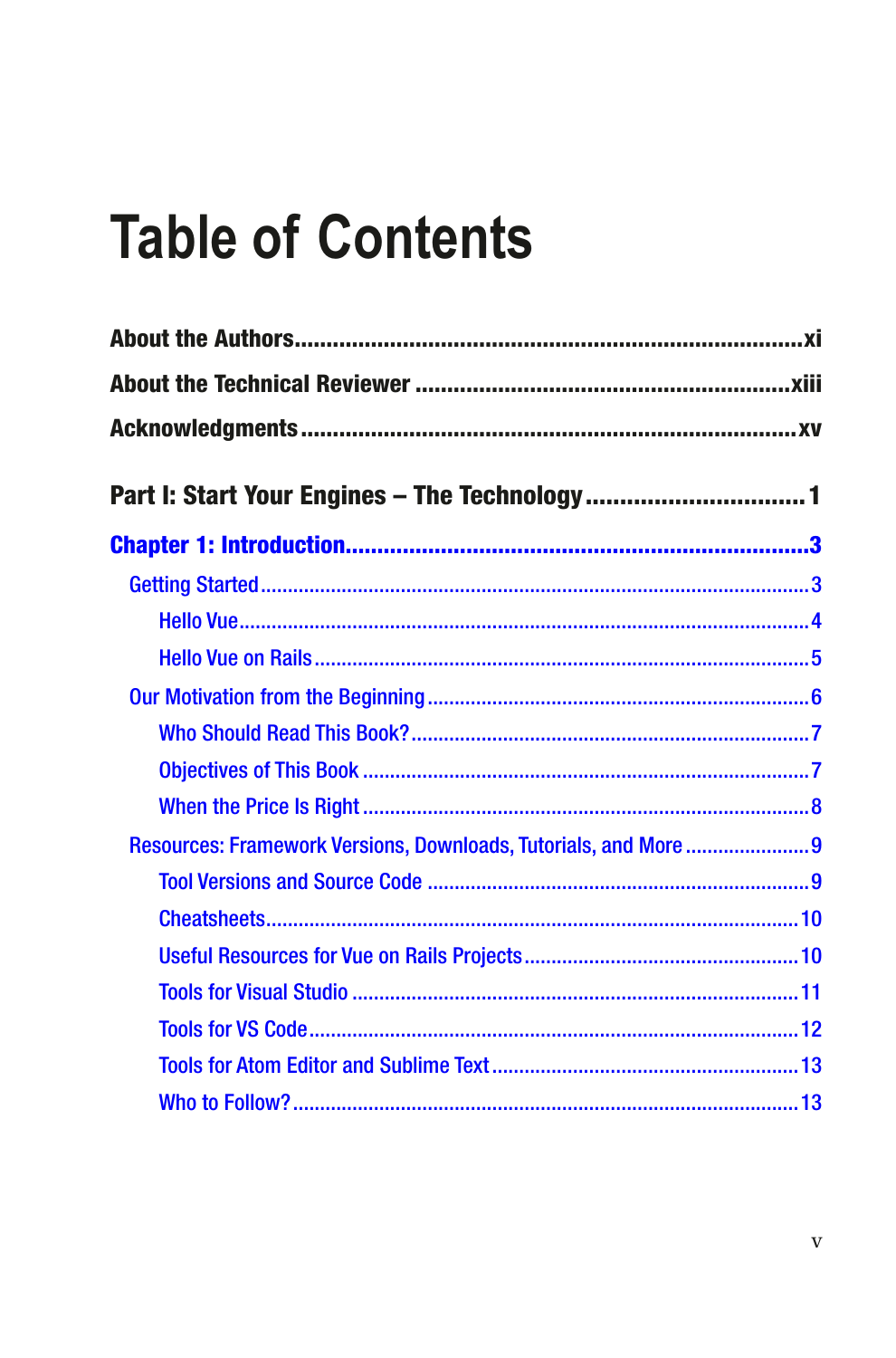| Evaluating the Vue as a First-Class Citizen of Rails Approach37 |  |
|-----------------------------------------------------------------|--|
| Reusability: A Powerful Proposition of the Vue Component38      |  |
|                                                                 |  |
|                                                                 |  |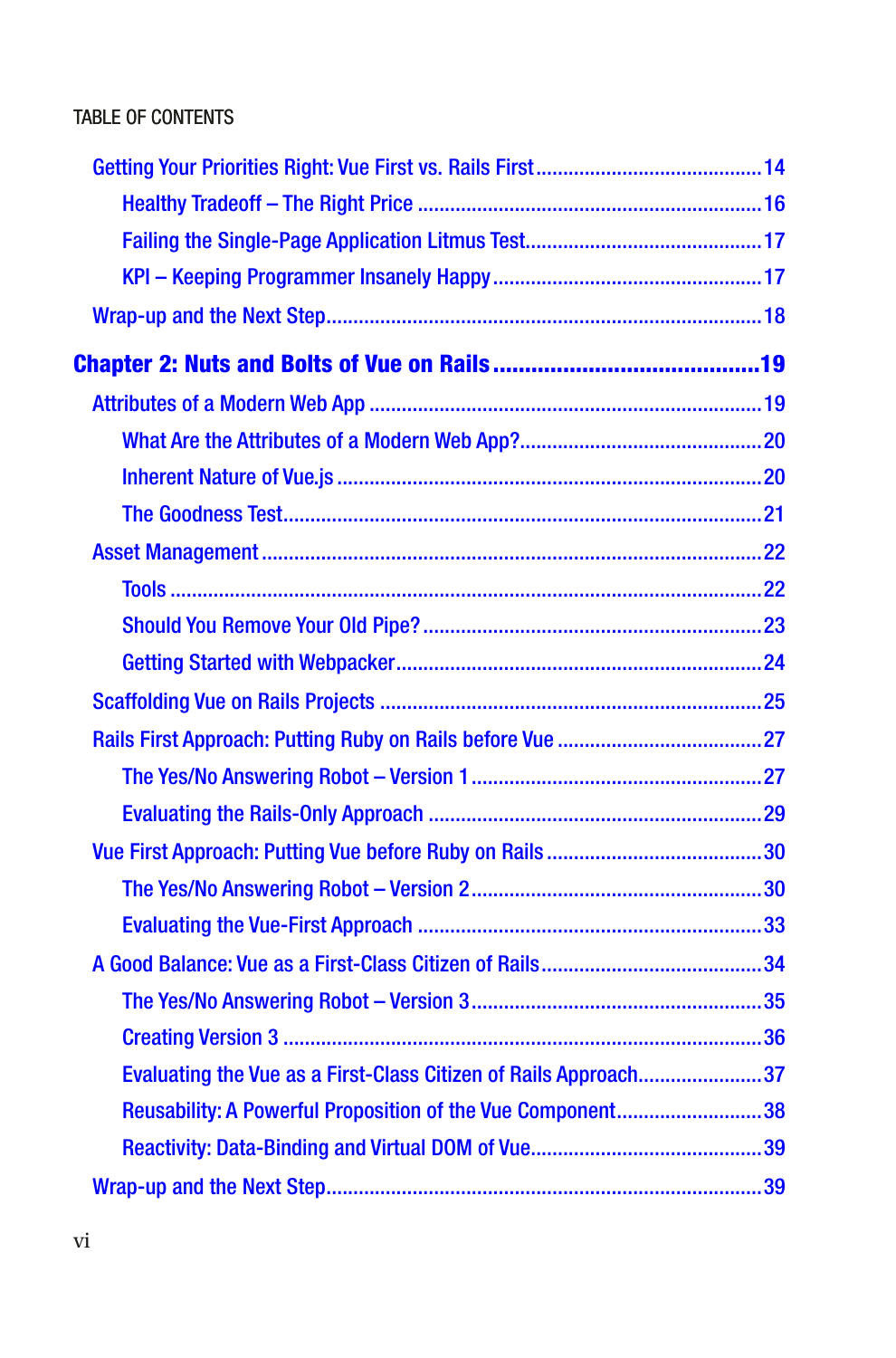| Generating Vue Components for Your Vue on Rails Project 53 |  |
|------------------------------------------------------------|--|
|                                                            |  |
| Communication Between Vue Components in a Rails Project56  |  |
|                                                            |  |
|                                                            |  |
|                                                            |  |
|                                                            |  |
|                                                            |  |
|                                                            |  |
|                                                            |  |
|                                                            |  |
|                                                            |  |
|                                                            |  |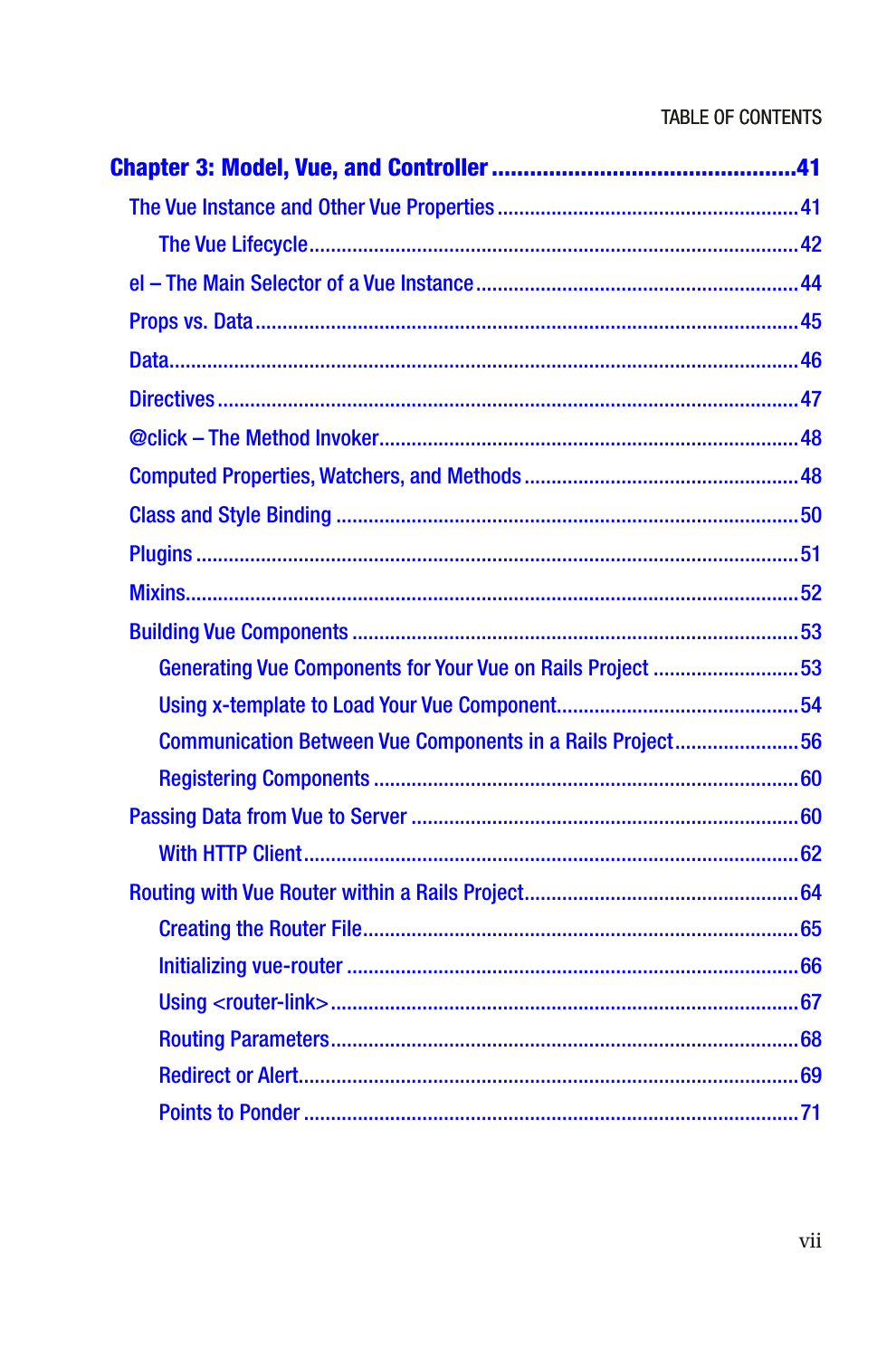| <b>Chapter 4: Real-World Applications Through Short Tutorials83</b> |  |
|---------------------------------------------------------------------|--|
|                                                                     |  |
|                                                                     |  |
|                                                                     |  |
|                                                                     |  |
|                                                                     |  |
|                                                                     |  |
|                                                                     |  |
|                                                                     |  |
|                                                                     |  |
| Server-Side Rendering of Vue Components in Rails Products  100      |  |
|                                                                     |  |
| Manual Configuration of SSR Vue Components in Rails Products 103    |  |
|                                                                     |  |
|                                                                     |  |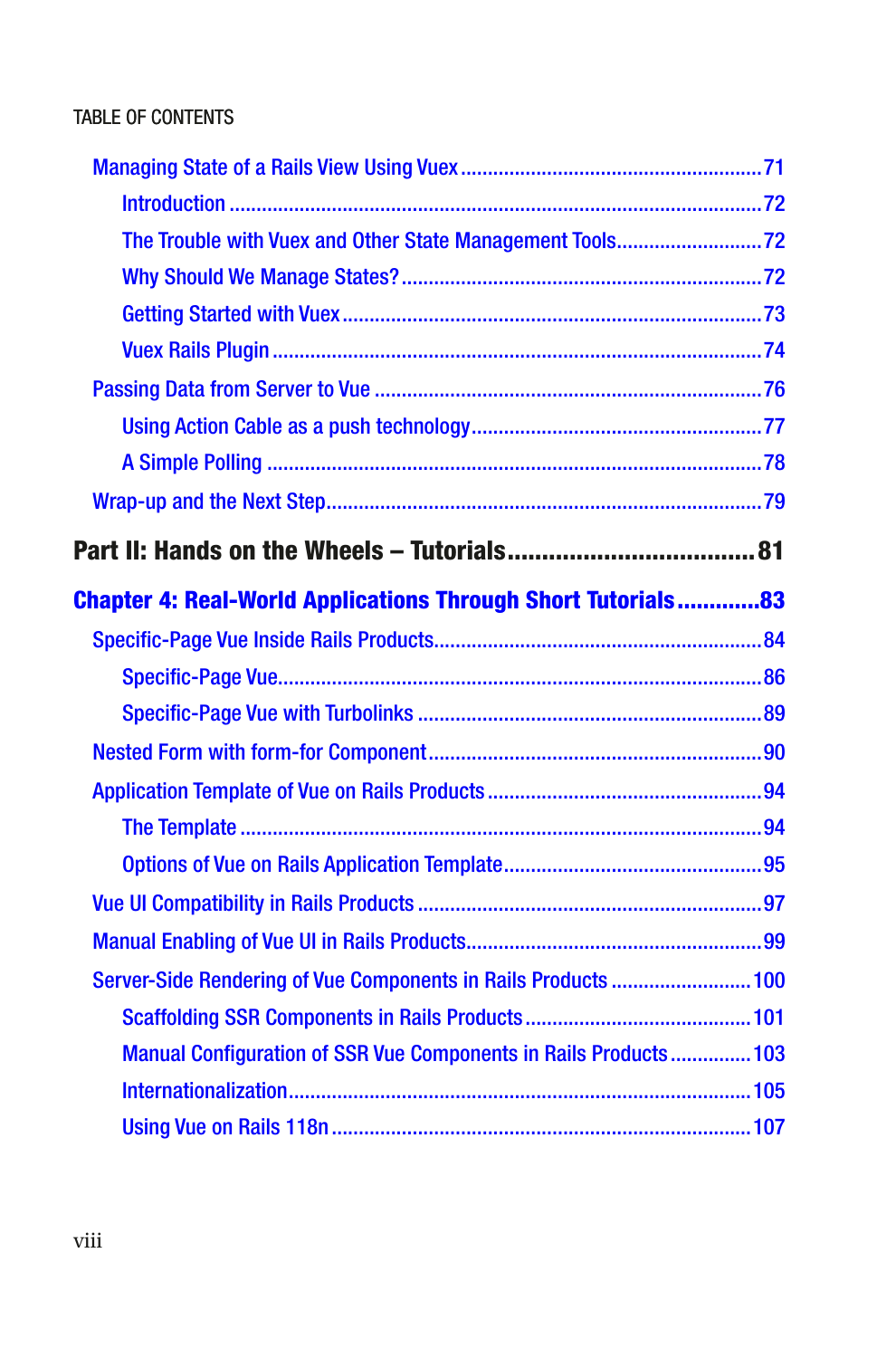| Simple State Management of Vue Components Inside Rails Products 110 |  |
|---------------------------------------------------------------------|--|
|                                                                     |  |
| Scaffolding Simple State Management in Vue on Rails112              |  |
|                                                                     |  |
| <b>Chapter 5: Making a Real-Time Two-Player Game with</b>           |  |
|                                                                     |  |
|                                                                     |  |
|                                                                     |  |
|                                                                     |  |
|                                                                     |  |
|                                                                     |  |
|                                                                     |  |
|                                                                     |  |
|                                                                     |  |
|                                                                     |  |
|                                                                     |  |
|                                                                     |  |
| <b>Chapter 6: Building an Image-Cropping Tool with Vue and</b>      |  |
|                                                                     |  |
|                                                                     |  |
|                                                                     |  |
|                                                                     |  |
|                                                                     |  |
|                                                                     |  |
|                                                                     |  |
|                                                                     |  |
|                                                                     |  |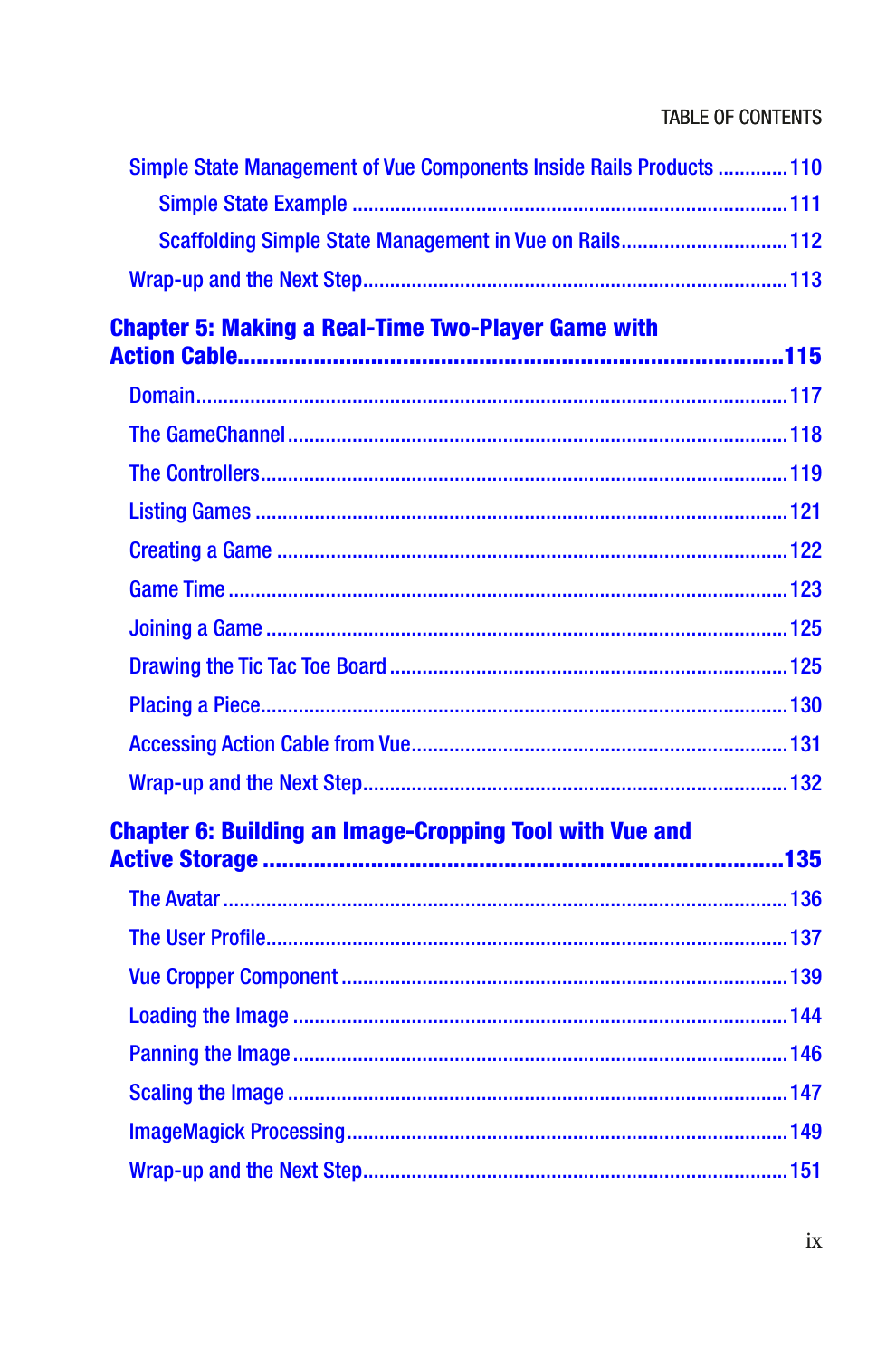| Part III: Turbo Charge - Production Ready  153                |  |
|---------------------------------------------------------------|--|
| <b>Chapter 7: Testing, Deployment, and Troubleshooting155</b> |  |
|                                                               |  |
|                                                               |  |
|                                                               |  |
|                                                               |  |
|                                                               |  |
|                                                               |  |
|                                                               |  |
|                                                               |  |
|                                                               |  |
|                                                               |  |
|                                                               |  |
|                                                               |  |
|                                                               |  |
|                                                               |  |
|                                                               |  |
| Appendix A: The MIT License (MIT) for vuejs.org Content       |  |
|                                                               |  |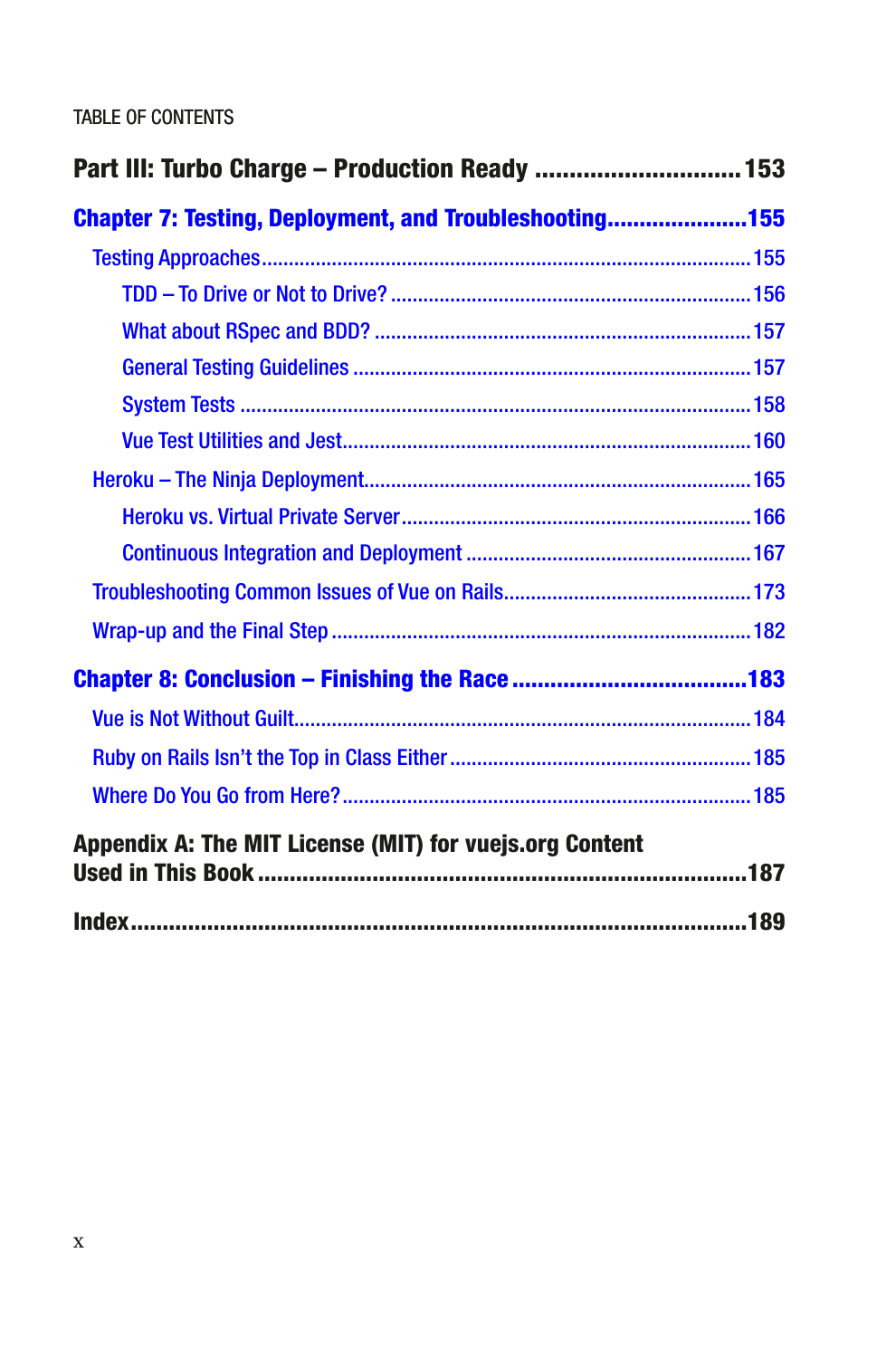### **About the Authors**

**Bryan Lim** is a web developer and contributor to open source projects like Webpacker and Vue on Rails project. He has a bachelor's degree in computing and a master's degree in business analytics from National University of Singapore. He also runs a Singapore-based software consultancy firm called Tada. You may find his Vue components, Rubygems and other open-source work on his personal website ([ytbryan.com](https://ytbryan.com)) and his Github (@ytbryan).

**Richard LaFranchi** is a Senior Software Engineer at Charter Communications and works on internal testing tools for the organization. He has a bachelor's degree in civil engineering from the University of Colorado, Boulder, and is currently pursuing a master's in computer science at Colorado State University. He first developed a passion for web development in 2011, and he publishes many Vue/Rails open source tutorials and projects on his GitHub (@rlafranchi).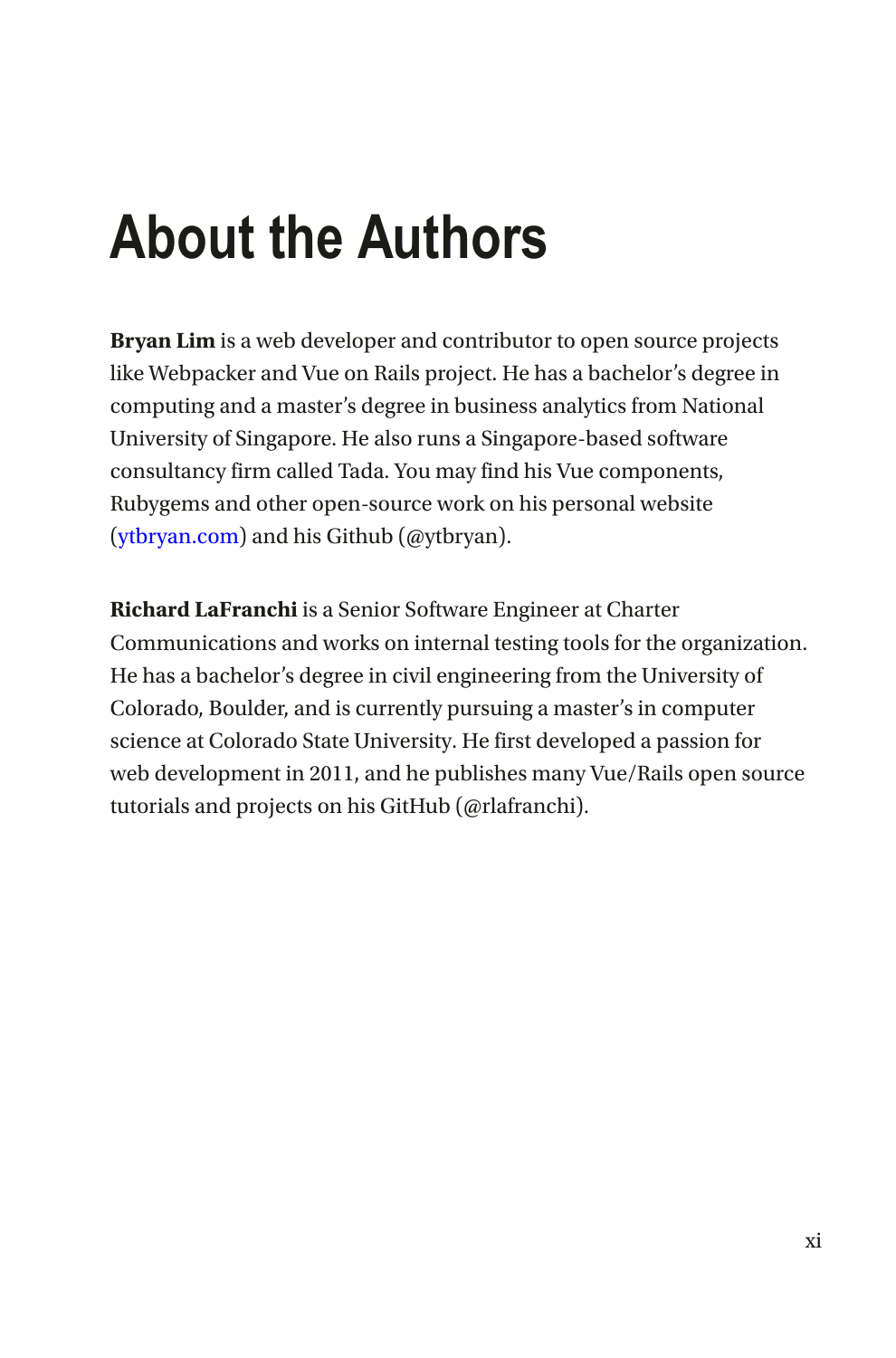## **About the Technical Reviewer**

**Matt** is a Senior Software Engineer from Germany, interested in thoughtful software concepts with a sense of joy and elegance and a beautiful design under the hood. In the last decade of his professional career, he saw many questionable solutions inside enterprises. Vue.js and Rails are different frameworks with the special power of supportive and helpful communities behind. You can follow him on his Github or Twitter (@m5o).